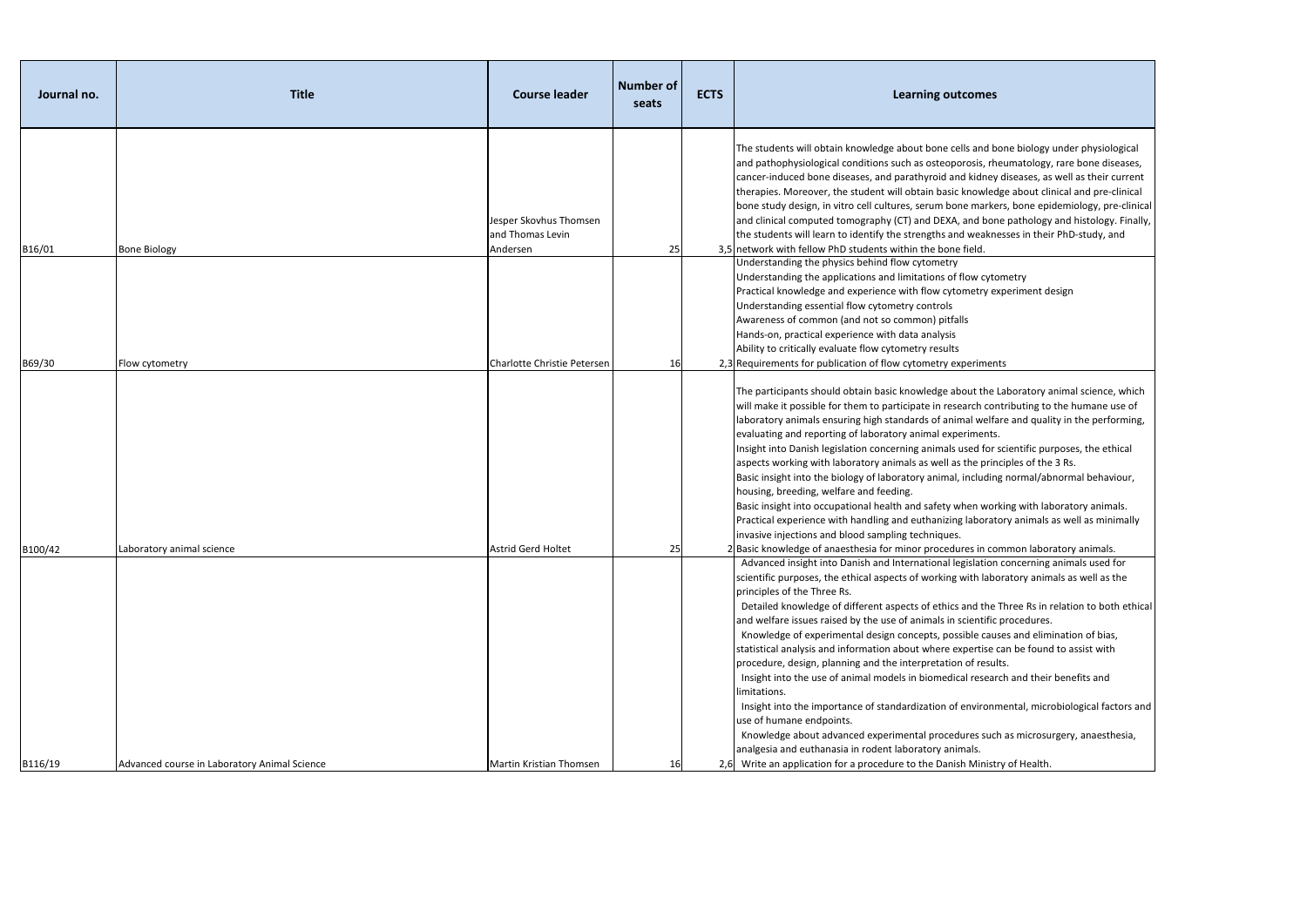| Journal no.     | <b>Title</b>                                                          | <b>Course leader</b>                                        | <b>Number of</b><br>seats | <b>ECTS</b> | <b>Learning outcomes</b>                                                                                                                                                                                                                                                                                                                                                                                                                                                                                                                                                                                                                                                      |
|-----------------|-----------------------------------------------------------------------|-------------------------------------------------------------|---------------------------|-------------|-------------------------------------------------------------------------------------------------------------------------------------------------------------------------------------------------------------------------------------------------------------------------------------------------------------------------------------------------------------------------------------------------------------------------------------------------------------------------------------------------------------------------------------------------------------------------------------------------------------------------------------------------------------------------------|
| 250/45, 46, 47  | Responsible Conduct of Research - 3 courses in the fall               | Grethe Elholm, Sebastian<br>Frische and Rikke<br>Nørregaard | 30                        |             | Be familiar with the Danish Code of Conduct for Research Inte<br>University guidelines and Health standards of Responsible Cor<br>Be able to understand and discuss principles of research integ<br>research<br>Be able to identify, analyse and discuss cases of scientific misc<br>research practices in the grey zone between misconduct and p<br>$1$ Know where to seek advice concerning responsible conduct of<br>After completion of the course, the student should be able to:<br>Understand and be able to implement random sampling, syste<br>systematic sampling<br>Understand and be able to implement Cavalieri estimator and<br>estimation using section planes |
| C85/21          | Stereology                                                            | Jens Randel Nyengaard                                       | 24                        |             | Understand and be able to implement disector and fractionate<br>estimation using section planes<br>Understand and be able to implement length and surface estir<br>vertical section planes<br>Understand the effect of tissue deformation, over- and under<br>2,1 conclusions                                                                                                                                                                                                                                                                                                                                                                                                 |
| C104/21         | From Gene to Function - Molecular Analysis of Disease Genes           | Peter Bross                                                 | <b>16</b>                 |             | Theoretical assessment of effects of gene variations<br>Protein structure, folding and trafficking and their disturbance<br>Methods for experimental investigations of effects of gene var<br>Design and interpretation of cellular and in vitro experiments<br>3,1 Exercising and developing skills for communicating scientific k                                                                                                                                                                                                                                                                                                                                           |
| C119/96, 97, 98 | Datamanagement & Stata - 3 courses in the fall                        | Jakob Hjort                                                 | 24                        |             | Having completed this course the student will be able to:<br>Handle research data in a way that live up to legal- as well as b<br>Relate to the basic principles of data documentation<br>Relate to Stata's user-interface and basic functionalities<br>Use Stata's build-in help system<br>0,6 Build well-structured command-files ("do-files") to enhance tr                                                                                                                                                                                                                                                                                                                |
|                 |                                                                       |                                                             |                           |             | After completion of the course, the student should be able to<br>The MATLAB program in general including editor, command w<br>MATLAB data structures including matrices, cells and structs<br>Generic programming principles including loops, conditions, fu<br>MATLAB graphics for plotting and vitalization of data                                                                                                                                                                                                                                                                                                                                                         |
| C171/13         | Introduction MATLAB with examples from Health Science                 | Irene Klærke Mikkelsen                                      | <b>30</b>                 |             | 2,8 MATLAB Debugging capability<br>Understand the most common radiologic methods<br>Understand the basic background for methods (physics, instru<br>Characterize risks of the methods                                                                                                                                                                                                                                                                                                                                                                                                                                                                                         |
| C190/06         | Image diagnostic methods for evaluation of the musculosceletal system | <b>Maiken Stilling</b>                                      | 25                        |             | Understand the advantages and disadvantages/imitations of t<br>2,2 Obtain inspiration to new methods in research projects                                                                                                                                                                                                                                                                                                                                                                                                                                                                                                                                                     |
| C204/12         | Basic and practical course in quantitative immunoassays               | Mette Bjerre                                                | <b>16</b>                 |             | The participants obtain theoretical knowledge and practical sk<br>1,2 troubleshoot, and validation of ELISA and TRIFMA assays.                                                                                                                                                                                                                                                                                                                                                                                                                                                                                                                                                |

ch Integrity as well as Aarhus ble Conduct of Research integrity and responsible conduct of

c misconduct and questionable and poor science duct of research

, systematic sampling and smooth

or and nucleator/rotator for volume

tionator for number/connectivity

ce estimation using isotropic or

under projection and ratios on final

rbances in diseases ene variations ntific knowledge

vell as basic scientific requirements

## nce transparency and reproducibility

able to understand and be able to use: nand window, and help

ions, functions

instruments)

ns of the methods

tical skills required for development,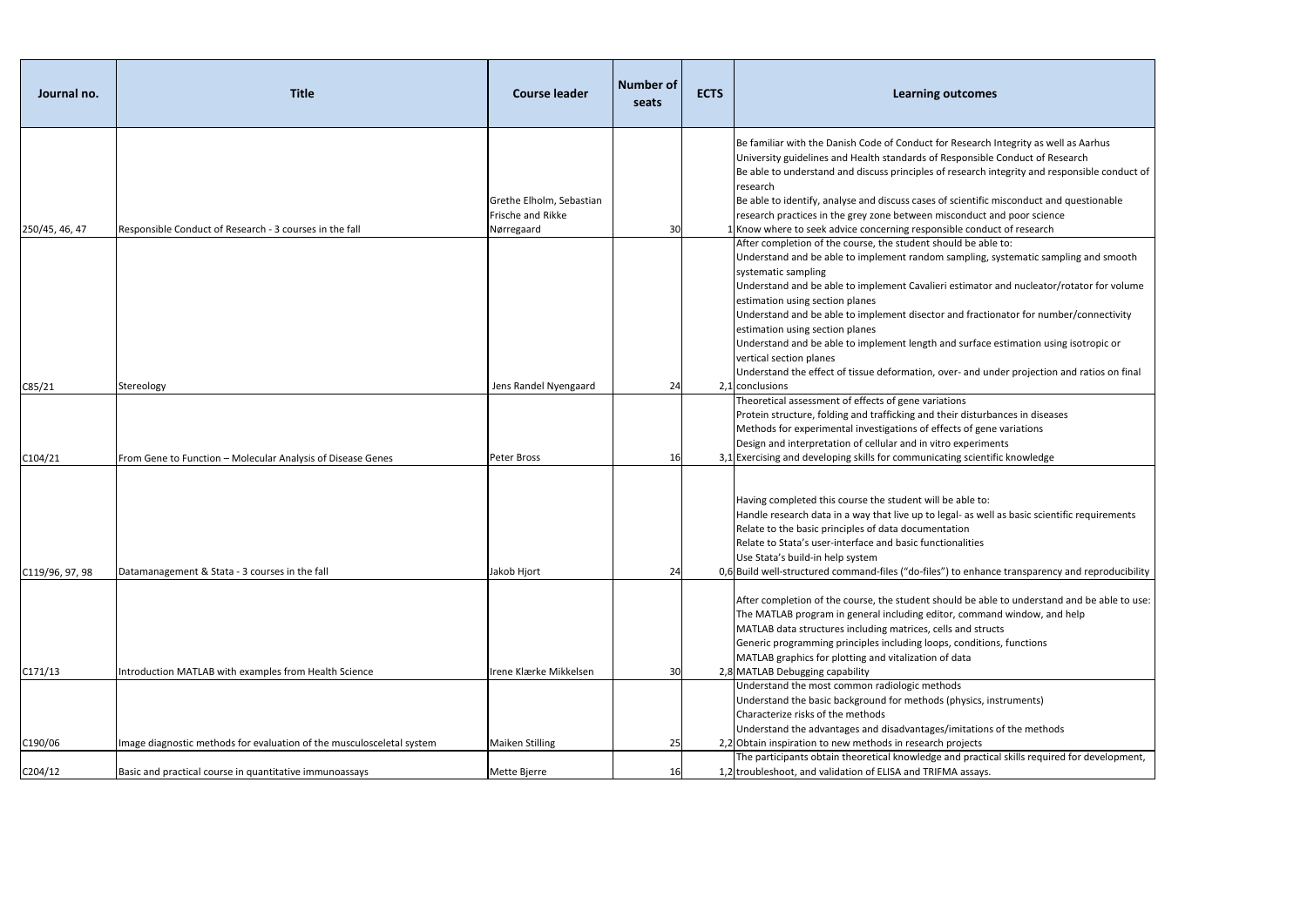| Journal no. | <b>Title</b>                                                                                                                           | <b>Course leader</b>               | <b>Number of</b><br>seats | <b>ECTS</b> | <b>Learning outcomes</b>                                                                                                                                                                                                                                                                                                                                                                                                                                                |
|-------------|----------------------------------------------------------------------------------------------------------------------------------------|------------------------------------|---------------------------|-------------|-------------------------------------------------------------------------------------------------------------------------------------------------------------------------------------------------------------------------------------------------------------------------------------------------------------------------------------------------------------------------------------------------------------------------------------------------------------------------|
|             |                                                                                                                                        |                                    |                           |             | By the end of the course, you should have learned about ar<br>of own strengths and challenges to enhance leadership in b<br>You should have strengthened your project management sl<br>your project and PhD-education with respect to deliverable<br>As a specific outcome, all participants will have a plan with                                                                                                                                                      |
| C205/21     | The Talented Researcher                                                                                                                | Kamille Smidt Rasmussen            | 24                        |             | 2,2 schedules for their PhD project.                                                                                                                                                                                                                                                                                                                                                                                                                                    |
|             |                                                                                                                                        |                                    |                           |             | After the course, the student will be able to:<br><b>D</b> nderstand why we study prognosis<br><b>D</b> nderstand the principles of survival analysis<br>· Inow the difference between hypothesis-testing studies ar<br><b>Interpret the result of a Cox regression</b>                                                                                                                                                                                                 |
| C207/16     | <b>Observational epidemiology: Studies of prognosis</b>                                                                                | Peter Jepsen                       | 24                        |             | 0,6 Recognise 'competing risks' in studies of prognosis<br>Introduction to basic, clinical, qualitative and epidemiologie                                                                                                                                                                                                                                                                                                                                               |
|             | Introduction to Research Training in Health Sciences<br>(Students enrolled in the Research Honours Programme and Research Year will be |                                    |                           |             | Gain knowledge on writing research protocols<br>Gain knowledge on writing successful applications<br>Introduction to structured literature search<br>Reflections on student-supervisor relationships                                                                                                                                                                                                                                                                    |
| C236/22     | prioritised)                                                                                                                           | Kresten Keller                     | 30                        |             | 0,7 Introduction to ethics and regulations in animal and clinical                                                                                                                                                                                                                                                                                                                                                                                                       |
| C243/08     | How to get published                                                                                                                   | Søren Dinesen Østergaard           | 16                        |             | After the course, the participants should:<br>1. Have a basic knowledge of most aspects of the publicatio<br>2. Bave improved their writing abilities<br>3. Bave learned how to perform peer-review<br>3 Altogether, this will increase the participants' chances of pu                                                                                                                                                                                                 |
| C253/07     | Prepare yourself on the movement from a PhD in Health to a career in non-<br>academia                                                  | Vibeke Broe                        | 24                        |             | After the course, the participants should have gained a bas<br>processes and some of the requirements companies have v<br>participants should be able to identify their transferable ski<br>training and be able to explain the value of these skills with<br>The participants will also be expected to reflect on their ow<br>able to apply the different aspects of the course when marl<br>2,1 situations.                                                           |
| C254/07     | An introduction to Good Manufacturing Practice (GMP)                                                                                   | Dirk Bender and Anja P.<br>Einholm | 24                        |             | Be familiar with basic principles and terms of GMP and its in<br>Be able to understand specific challenges arising from GMP<br>1,2 Know where to seek advice concerning further developmer                                                                                                                                                                                                                                                                              |
| C262/17     | Get ready to work with Biostatistics PhD                                                                                               | Eva Greibe                         | 24                        |             | How to test for assumptions for basic statistical tests<br>How to perform basic statistical tests<br>How to present results in tables<br>0,7 How to perform a sample size calculation                                                                                                                                                                                                                                                                                   |
| C279/04     | <b>Personalised Medicine</b>                                                                                                           | Deirdre Cronin Fenton              | 24                        |             | Define "personalised medicine" in disease diagnosis and tre<br>Enumerate "omics" and how "omics" can be utilized in rout<br>Describe the role of epigenetics in personalized medicine<br>Understand molecular pathology approaches as a tool in pe<br>Compare and contrast clinical epidemiology approaches to<br>Describe "big data" approaches to assess the effectiveness<br>Identify ethical issues related to personalised medicine in c<br>epidemiologic research |

t and strengthened your awareness n both work and your everyday life. t skills to better control and plan bles, milestones and schedules. ith deliverables, milestones, and

and prediction studies

**Intereduced** 

ical research

tion process in health research

f publishing their scientific work. After the consisting of business e when employing PhDs. Also the skills achieved during doctoral rithin as well as outside of academia. own possible career paths, and be arketing their skills in different

ts impact in Danish legislation nent of GMP skills

treatment

outine clinics

n personalised medicine

to personalised medicine

ess of precision medicine

n clinical practice and in clinical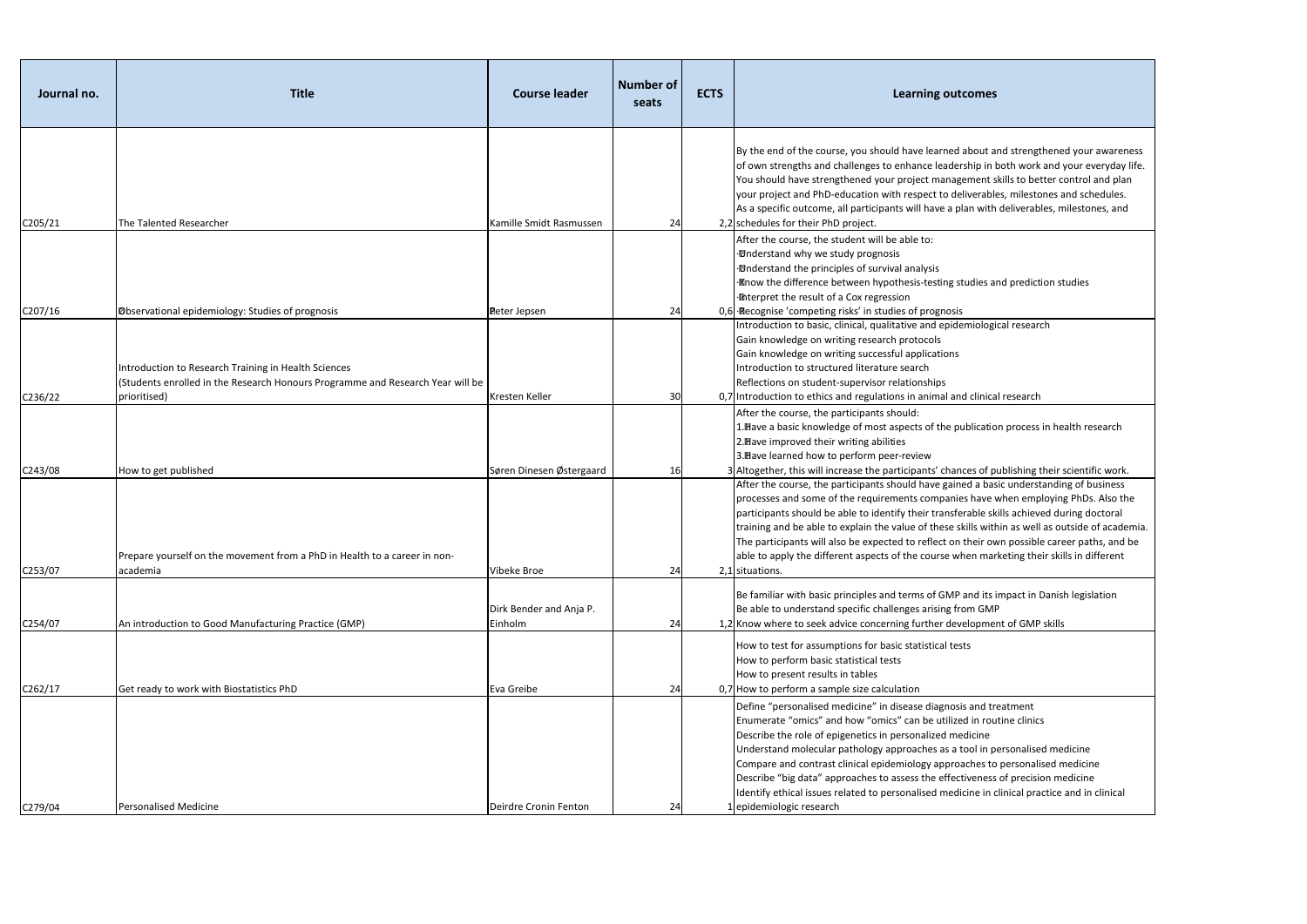Explain how trauma (severe and/or long-term stress) can "lock" victims in fight-flight-freeze fe social engagement matic and psychiatric diseases (heart

 $\mathfrak b$  inflammation. Why is this insight

eir effects (the psychophysiological

insights into the biology of stress

By the erd condiovascular data sources in access data quality in their own

| Journal no. | <b>Title</b>                                                                               | <b>Course leader</b>                                                                            | Number of<br>seats | <b>ECTS</b> | <b>Learning outcomes</b>                                                                                                                                                                                                                                                                                                                                                                                                                                                                                                                                                                                                                                                                                                                                                                                                                                                                                                                                                                                                                                                                                                                                                                                       |
|-------------|--------------------------------------------------------------------------------------------|-------------------------------------------------------------------------------------------------|--------------------|-------------|----------------------------------------------------------------------------------------------------------------------------------------------------------------------------------------------------------------------------------------------------------------------------------------------------------------------------------------------------------------------------------------------------------------------------------------------------------------------------------------------------------------------------------------------------------------------------------------------------------------------------------------------------------------------------------------------------------------------------------------------------------------------------------------------------------------------------------------------------------------------------------------------------------------------------------------------------------------------------------------------------------------------------------------------------------------------------------------------------------------------------------------------------------------------------------------------------------------|
| C285/04     | Introduction to register-based research                                                    | Natalie Momen and<br>Oleguer Plana-Ripoll                                                       | 18                 |             | Describe commonly used Danish health registers and how t<br>Identify different epidemiological designs used to investigat<br>Discuss strengths and limitations of register data<br>Describe how other sources of data, such as genetic data, c<br>complement data in the registers<br>Perform simple data management tasks using artificial regis<br>Plan their own research using registers or to critically read<br>2,1 studies                                                                                                                                                                                                                                                                                                                                                                                                                                                                                                                                                                                                                                                                                                                                                                              |
| C296/02     | Applying clinical epidemiological methods and Danish databases to study chronic<br>disease | Deirdre Cronin Fenton,<br>Mette Nørgaard, Christian<br>F. Christiansen and Reimar<br>W. Thomsen | 24                 |             | The course includes lectures, exercises and computer labs o<br>Identify and design a clinical epidemiologic research study (<br>registries - comparing and contrasting study designs in ord<br>question<br>Identifying and ascertaining data from the Danish database<br>Assessing study validity and implementing validity checks<br>Data analysis including data cleaning and implementing sur<br>2,1 Evaluating study findings, interpreting and reporting study                                                                                                                                                                                                                                                                                                                                                                                                                                                                                                                                                                                                                                                                                                                                            |
| C305/02     | What is research? Ontology, epistemology and methodology                                   | Rune Dall Jensen                                                                                | 15                 |             | Describe the fundamental concepts and positions in the ph<br>Articulate the research implications of the various philosop<br>Position one's research project in a philosophy of science d<br>2 Formulate research questions, based on various epistemold                                                                                                                                                                                                                                                                                                                                                                                                                                                                                                                                                                                                                                                                                                                                                                                                                                                                                                                                                       |
| C309/02     | The science of stress and resilience                                                       | Karen Johanne Pallesen                                                                          | 30                 |             | Present definitions of stress and major stress theories<br>Describe the signaling pathways of the fight-flight response<br>Explain the psychophysiological processes that correspond<br>symptoms such as increases in heart rate, sweaty palms and<br>Describe the signaling pathways of the freeze response<br>Describe current insight into the neurobiological foundation<br>Place fight/flight, freeze, and resilience in the context of eve<br>become a big problem in modern societies<br>Give examples of observed associations between personalit<br>Give examples on the association between genes and indivi<br>Explain how environmental/social factors can affect the stre<br>person, or alternatively, raise resilience<br>Explain how trauma (severe and/or long-term stress) can "I<br>mode, simultaneously blocking processes involved in safe se<br>Explain other mechanisms that link ongoing stress to somat<br>disease, diabetes, anxiety and depression).<br>Explain the processes that lead from long-term stress to inf<br>critical?<br>Explain how different stress reduction methods exert their<br>mechanisms)<br>1,3 Discuss how clinical practice may benefit from scientific insi |
|             |                                                                                            |                                                                                                 |                    |             | By the end of the course the student will be have an overvid<br>in Denmark, insights into their data quality, and tools to aco                                                                                                                                                                                                                                                                                                                                                                                                                                                                                                                                                                                                                                                                                                                                                                                                                                                                                                                                                                                                                                                                                 |
| C311/01     | Cardiovascular data sources and data quality in Denmark: potential and pitfalls            | Morten Schmidt                                                                                  | 38                 |             | 0,4 research.                                                                                                                                                                                                                                                                                                                                                                                                                                                                                                                                                                                                                                                                                                                                                                                                                                                                                                                                                                                                                                                                                                                                                                                                  |

ow they can be used in research Iigate register data

a, cohort data and survey data can

egister data ad publications from register-based

os on the following: dy using the Danish databases and order to suitably address a research

ases and registries survival analysis using Stata dy findings

philosophy of science sophical positions on science e discourse nologies

Ind to commonly experienced stress s and "the mind going blank"

tions of resilience f evolution and explain why stress has

nality traits and stress threshold dividual variation in stress/resilience **stress threshold of the individual**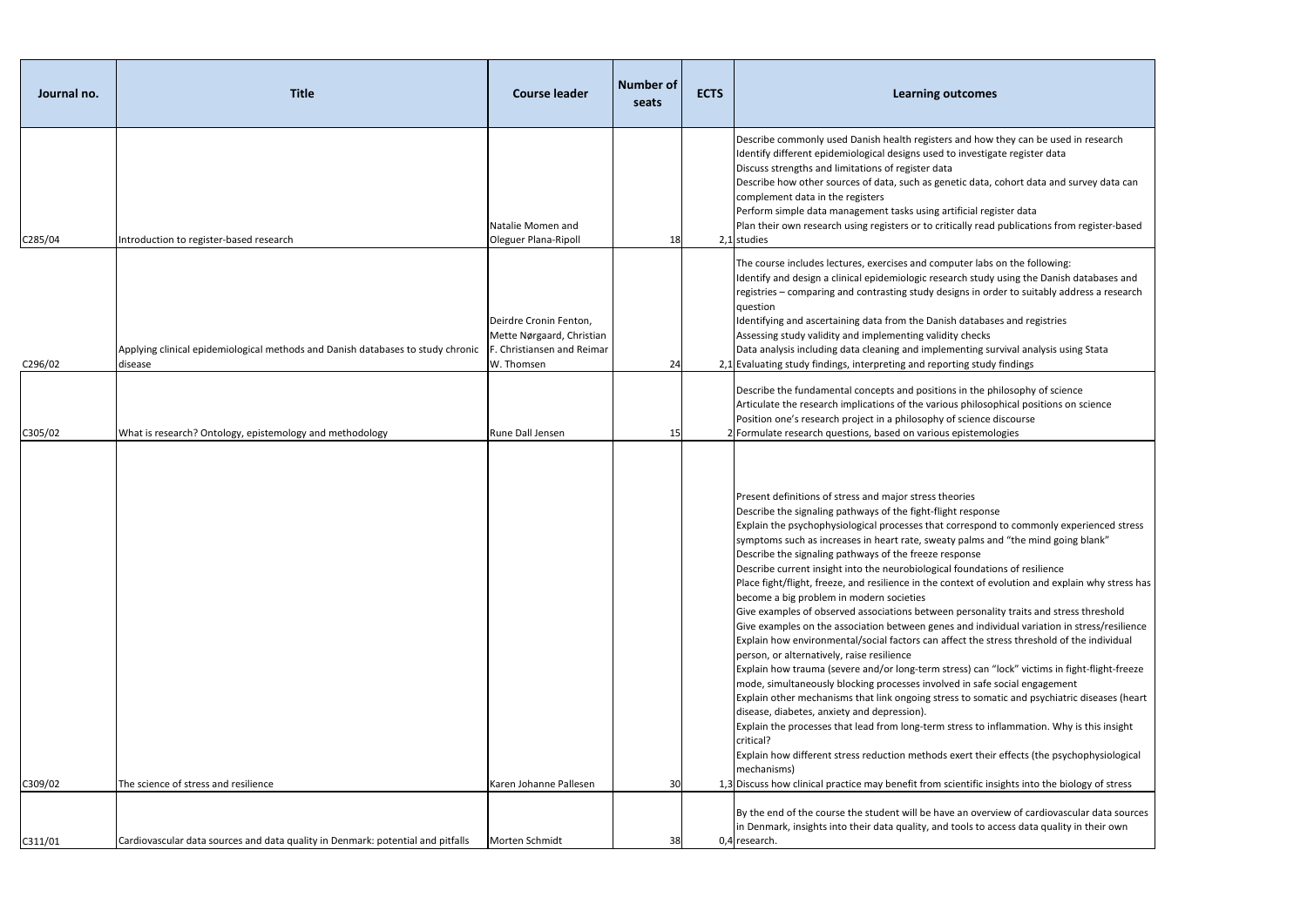| Journal no. | <b>Title</b>                                                     | <b>Course leader</b>  | <b>Number of</b><br>seats | <b>ECTS</b> | <b>Learning outcomes</b>                                                                                                                                                                                                                                                                                                                                                                                                                                                                                                                                                                                                                                                                                                               |
|-------------|------------------------------------------------------------------|-----------------------|---------------------------|-------------|----------------------------------------------------------------------------------------------------------------------------------------------------------------------------------------------------------------------------------------------------------------------------------------------------------------------------------------------------------------------------------------------------------------------------------------------------------------------------------------------------------------------------------------------------------------------------------------------------------------------------------------------------------------------------------------------------------------------------------------|
| C312/01     | Retire statistical significance: a critical approach to p-values | Morten Schmidt        | 38                        |             | By the end of the course the student will be able to unders<br>0,4 interpretate research results in light of random error.                                                                                                                                                                                                                                                                                                                                                                                                                                                                                                                                                                                                             |
| P98/23      | Epidemiology II                                                  | Christina C. Dahm     | 24                        |             | Advanced insight into epidemiological study design<br>Advanced insight into design and evaluation of epidemiolo<br>Insight into DAGs<br>Insight into strategies for analyzing epidemiological data<br>3,3 Practical experience with analyses of epidemiological data                                                                                                                                                                                                                                                                                                                                                                                                                                                                   |
| P155/28     | Epidemiology I - Basic Principles of Epidemiology                | Bodil Hammer Bech     | 24                        |             | Define epidemiologic measures of occurrence and explain<br>and incidence.<br>Define the following epidemiologic measures of association<br>ratio, and rate ratio, risk difference and excess risk, includi<br>attributable risk.<br>Define and describe strengths, weaknesses, and main appl<br>cross-sectional, follow up, case-control and intervention st<br>Define selection bias, information bias and confounding an<br>direction and strength of a possible bias or confounding is<br>Learn to think along the lines that, when faced with data fr<br>study showing an association (or no association), this migh<br>(systematic error), including selection bias or information b<br>2 possibilities seem unlikely, causality. |
| P255/07     | Introductory course in questionnaire technique and clinimetrics  | Henrik Hein Lauridsen | 25                        |             | Have knowledge about conceptualisation and operationali<br>Know the most important concepts related to questionnair<br>Know the basics of how to design a questionnaire and writ<br>Know the COSMIN taxonomy<br>Know the requirements for a questionnaire validation<br>Have the skills to find and select the most appropriate oute<br>Have the skills to translate an international questionnaire i<br>Have basic knowledge of the Cosmin taxonomy, validity an<br>2 Have basic knowledge in how to develop a new measurem                                                                                                                                                                                                           |
| P256/04     | Advanced course in questionnaire technique and clinimetrics      | Henrik Hein Lauridsen | 25                        |             | Have the skills to complete the process of developing a nev<br>Have basic knowledge about item reduction and factor ana<br>Know how to perform a field test<br>Be able to define, determine and interpret a) validity, b) re<br>and d) interpretation<br>Have an overview of the benefits of modern psychometric<br>analyses<br>2 Be able to explain the basics of Rasch analysis                                                                                                                                                                                                                                                                                                                                                      |

lerstand the pitfalls of p-values and

blogical studies

ain the difference between prevalence

tion; relative risk, risk ratio, odds uding attributable risk and population

pplications of the designs; ecological, า studies.

g and be aware that evaluating the direction and strength and strength of a possible bias of a possible term of the set of a possible in the set

If from an analytic epidemiologic iight reflect; random error, bias on bias, or confounding, or, if all other

halisation naire research rite items

outcome measure re into Danish and reproducibility ement instrument

hew measurement instrument analysis

) reproducibility, c) responsiveness

tric methods such as IRT and Rasch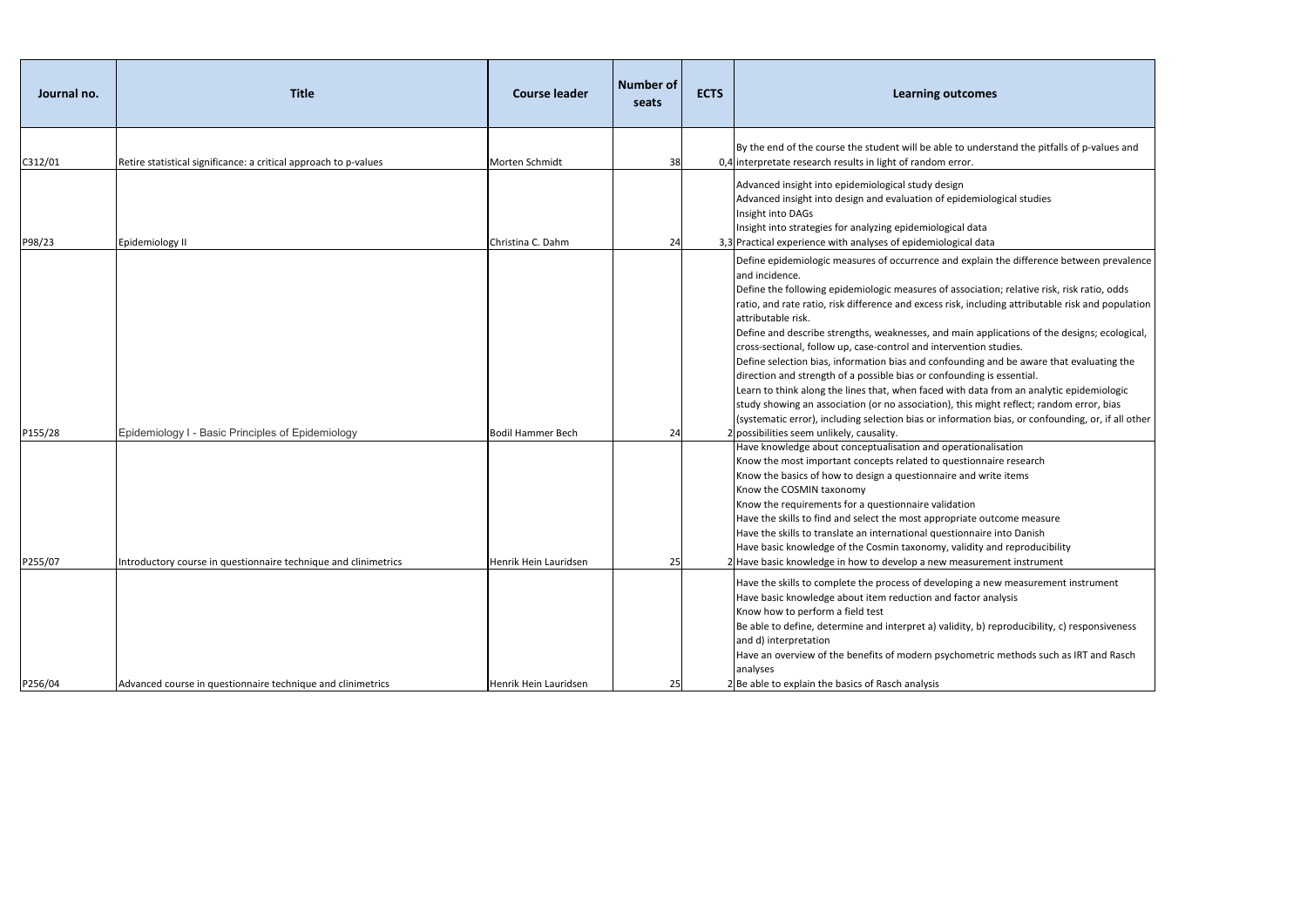| Journal no.                  | <b>Title</b>                                                       | <b>Course leader</b>            | <b>Number of</b><br>seats | <b>ECTS</b> | <b>Learning outcomes</b>                                                                                                                                                                                                                                                                                                                                                                                                                                                                                                                                                                                                                       |
|------------------------------|--------------------------------------------------------------------|---------------------------------|---------------------------|-------------|------------------------------------------------------------------------------------------------------------------------------------------------------------------------------------------------------------------------------------------------------------------------------------------------------------------------------------------------------------------------------------------------------------------------------------------------------------------------------------------------------------------------------------------------------------------------------------------------------------------------------------------------|
|                              |                                                                    |                                 |                           |             | The students will learn how NVivo supports the qualitative stu<br>to the end. Having completed this course, the student will be a<br>important functions:<br>Create projects<br>Describe units of analysis relevant for the students owns proje<br>Critical identify element (sources and cases) as a foundation fo<br>Create memos, annotations and links<br>Know how to use NVivo together with bibliographic software s<br>Code data in relation to different types of qualitative data ana<br>Analyse data, visualise data analysis and make different kinds<br>Be able to explain and visualise the data analysis the students            |
| P265/05                      | Qualitative data analysis: Using Nvivo                             | Annesofie Lunde Jensen          | 25                        |             | 1,2 Know how to build models and make different kinds of graphic<br>Describe the basic concepts of GIS<br>Identify the different types of spatial data<br>Retrieve spatial data from open sources and own surveys and                                                                                                                                                                                                                                                                                                                                                                                                                          |
| P272/04<br>P1050/38 - part 1 | <b>GIS in Health Sciences</b><br><b>Basic Biostatistics Part 1</b> | Jörg Schullehner<br>Erik Parner | $12 \,$<br>75             |             | Design and apply simple spatial analyses and evaluate their rest<br>2 Present spatial data in appropriate maps<br>Document and handle data needed for a statistical analysis<br>Chose a relevant statistical model for a given research questior<br>of the statistical analysis<br>Perform a statistical analysis based on the chosen model<br>Describe the results of the statistical analysis, and discuss the r<br>scientific question<br>2,4 Make simple calculations of sample sizes for the planning of a                                                                                                                                |
| P1050/38 - part 2            | <b>Basic Biostatistics Part 2</b>                                  | <b>Erik Parner</b>              | 75                        |             | Document and handle data needed for a statistical analysis<br>Chose a relevant statistical model for a given research questior<br>of the statistical analysis<br>Perform a statistical analysis based on the chosen model<br>Describe the results of the statistical analysis, and discuss the r<br>2,8 scientific question                                                                                                                                                                                                                                                                                                                    |
| P264/04                      | Public and patient involvement in health research                  | Annesofie Lunde Jensen          | 25                        |             | Summarise the theory and practice of PPI in the research cycle<br>Assess different approaches of PPI relevance and applicability<br>Take an analytical and critical view on the processes and poter<br>2,3 Plan, apply, and evaluate PPI in own study.                                                                                                                                                                                                                                                                                                                                                                                         |
| A132/25                      | PhD supervision (supervisors)                                      | Mette Krogh Christensen         | 20                        |             | Describe and give reasons for own supervision practice.<br>Analyse and consider actual dilemmas in supervision.<br>Identify and argue for individual choices in managing one's ow<br>Write a supervisory letter in order to explicate values and trad<br>community.<br>Apply communicative methods that underpin progression in th<br>Give constructive text feedback and thus promote the PhD-stu<br>Describe and give reasons for the ways in which talent identific<br>takes place in the supervisor's research environment.<br>Adapt the rules and regulations of the Graduate School of Hea<br>0 Discuss responsible conduct of research. |

ive study process from the beginning vill be able to use NVivo's most

i project tion for making queries

ware such as EndNote and RefWorks ta analysis techniques

kinds of queries

dents use in their own Ph.D.-project  $graphic$  presentations and diagrams

s and load them into a GIS program eir results

Lestion and evaluate the assumptions

ss the results in relation to the

g of a comparative study

Lestion and evaluate the assumptions

s the results in relation to the

hiasses different approaches different and approaches the UPI relations and applications potential outcomes of PPI.

 $e'$ s own supervisor role. nd traditions in the researcher

apply in the supervision meeting. hD-student's writing process. dentification and talent development

of Health.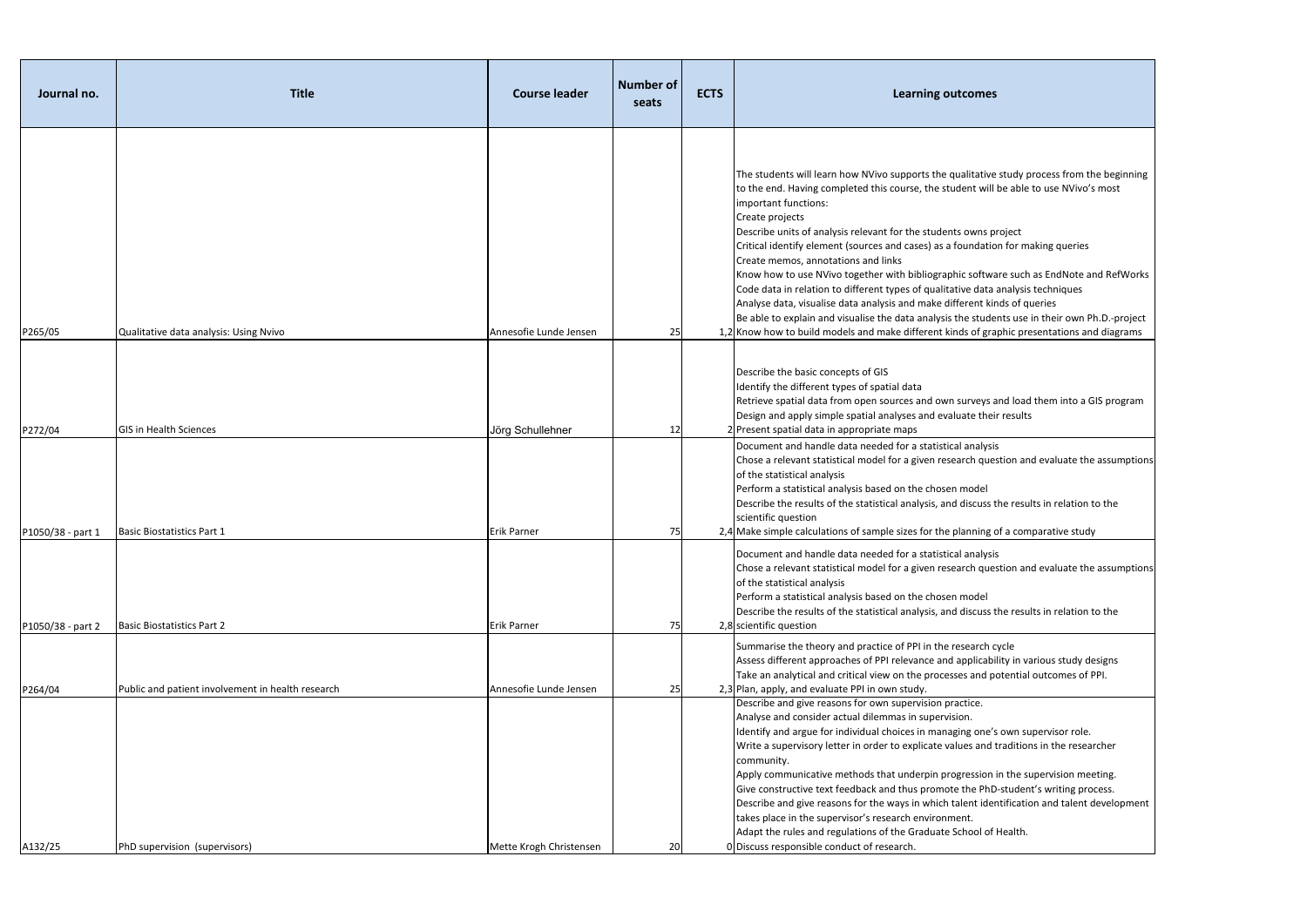| Journal no.       | <b>Title</b>                                                             | <b>Course leader</b>                      | <b>Number of</b><br>seats | <b>ECTS</b> | <b>Learning outcomes</b>                                                                                                                                                                                                                                                                                                                                                              |
|-------------------|--------------------------------------------------------------------------|-------------------------------------------|---------------------------|-------------|---------------------------------------------------------------------------------------------------------------------------------------------------------------------------------------------------------------------------------------------------------------------------------------------------------------------------------------------------------------------------------------|
| A227/23           | Research Presenter - Educational Informatics                             | Peter Musaeus                             | 24                        |             | Apply rhetorical skills for preparing and delivering research p<br>Use reflective skills in evaluating performance in academic ar<br>Produce and present effective scientific posters and talks<br>1,7 Apply tools for giving and receiving feedback                                                                                                                                  |
| A293/04           | The PhD-student as supervisor for undergraduate students - how and when? | Mette Krogh Christensen                   | 24                        |             | Discuss and reflect on requirements and responsibilities of di<br>supervisor roles,<br>Provide feedback to undergraduate students' written or oral<br>facilitate the undergraduate students' learning process, and<br>Acquire knowledge about undergraduate students' expectati<br>2 balance supervisor's control and undergraduate students' ov                                      |
|                   |                                                                          |                                           |                           |             | Describe the characteristics of student-centred teaching and<br>Describe the characteristics of reflective practice of teaching.<br>Identify, evaluate and reflect on teaching elements in their o<br>student learning.<br>Provide peer-feedback in teaching.<br>Plan, conduct and evaluate a specified lesson including give r<br>student activities and teacher role in the lesson. |
| A294/04<br>A88/80 | The Reflective Teacher<br>Struktureret litteratursøgning (FÅ)            | Kamilla Pedersen<br>Janne Lytoft Simonsen | 24                        |             | 2,4 Develop a first draft towards a teaching portfolio.<br>To enable the participants to assess the relevance, strengths<br>search methods. To enable the participants to build a search<br>information sources and search terms. To make the participa<br>0,3 reference management software in general and EndNote in p                                                              |
| A103/92, 93, 94   | Basic Course in Written English -3 courses in the fall                   | Morten Pilegaard                          | 24<br>25                  |             | Knowledge about guidelines and conventions governing the :<br>papers.<br>Knowledge of principles of cohesion and thematic structure i<br>Knowledge of some of the main differences between English<br>Ability to describe typical structural and linguistic features of<br>2,6 Ability to trace errors of syntax and grammar in English-langu                                         |
| A125/53, 54       | Advanced Course in Written English - 2 courses in the fall               | Morten Pilegaard                          | 20                        |             | Ability to use existing guidelines and conventions governing t<br>research papers.<br>Ability to analyse and describe typical structural and linguisti<br>paper.<br>Ability to apply principles of cohesion and thematic structuring<br>Ability to analyse and produce select text types.<br>2,6 Ability to trace and correct errors of composition and gramm                         |
| A127/17           | Linear regression models for continuous and binary data                  | Morten Frydenberg                         | 24                        |             | Apply both linear normal and binary regression methods<br>Confidently read and understand the output of a regression a<br>Understand and evaluate the assumptions behind the model<br>Work with regression models that include interaction/effect<br>Communicate the main results of a regression analysis and th<br>2,9 part of a paper                                              |

arch presentations mic and research presentations

of different supervisor and co-

- r oral presentation in a way that
- ectations and interests in order to ts' own control of their projects
- g and learning.
- 
- Ieir own teaching in order to enhance

give reasons for learning outcomes,

ngths and weaknesses of different earch strategy and select relevant icipants familiar with the concept of te in particular.

g the structuring of clinical research

ture in research papers.

Iglish and Danish syntax and grammar. res of poster, abstract and paper. language texts.

ning the structuring of clinical

guistic features of poster, abstract and

cturing in own texts.

ammar in English-language texts.

- sion analysis
- 
- ffect modification
- Ind the assumptions behind these as a